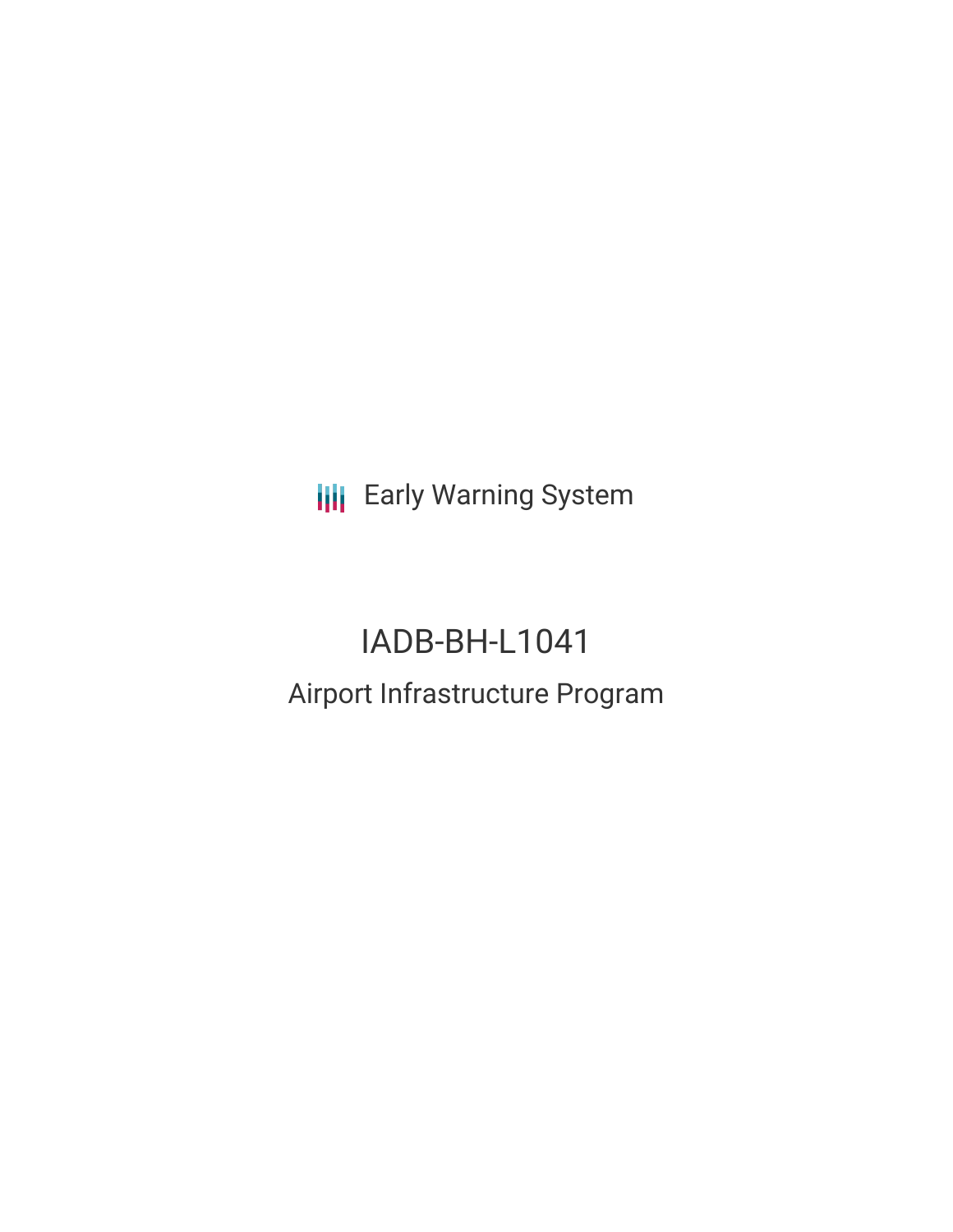## **Quick Facts**

| <b>Countries</b>               | <b>Bahamas</b>                         |
|--------------------------------|----------------------------------------|
| <b>Specific Location</b>       | The Family Islands                     |
| <b>Financial Institutions</b>  | Inter-American Development Bank (IADB) |
| <b>Status</b>                  | Approved                               |
| <b>Bank Risk Rating</b>        | B                                      |
| <b>Voting Date</b>             | 2017-01-25                             |
| <b>Borrower</b>                | The Commonwealth of The Bahamas        |
| <b>Sectors</b>                 | Transport                              |
| <b>Investment Type(s)</b>      | Loan                                   |
| <b>Investment Amount (USD)</b> | $$35.00$ million                       |
| <b>Project Cost (USD)</b>      | \$53.80 million                        |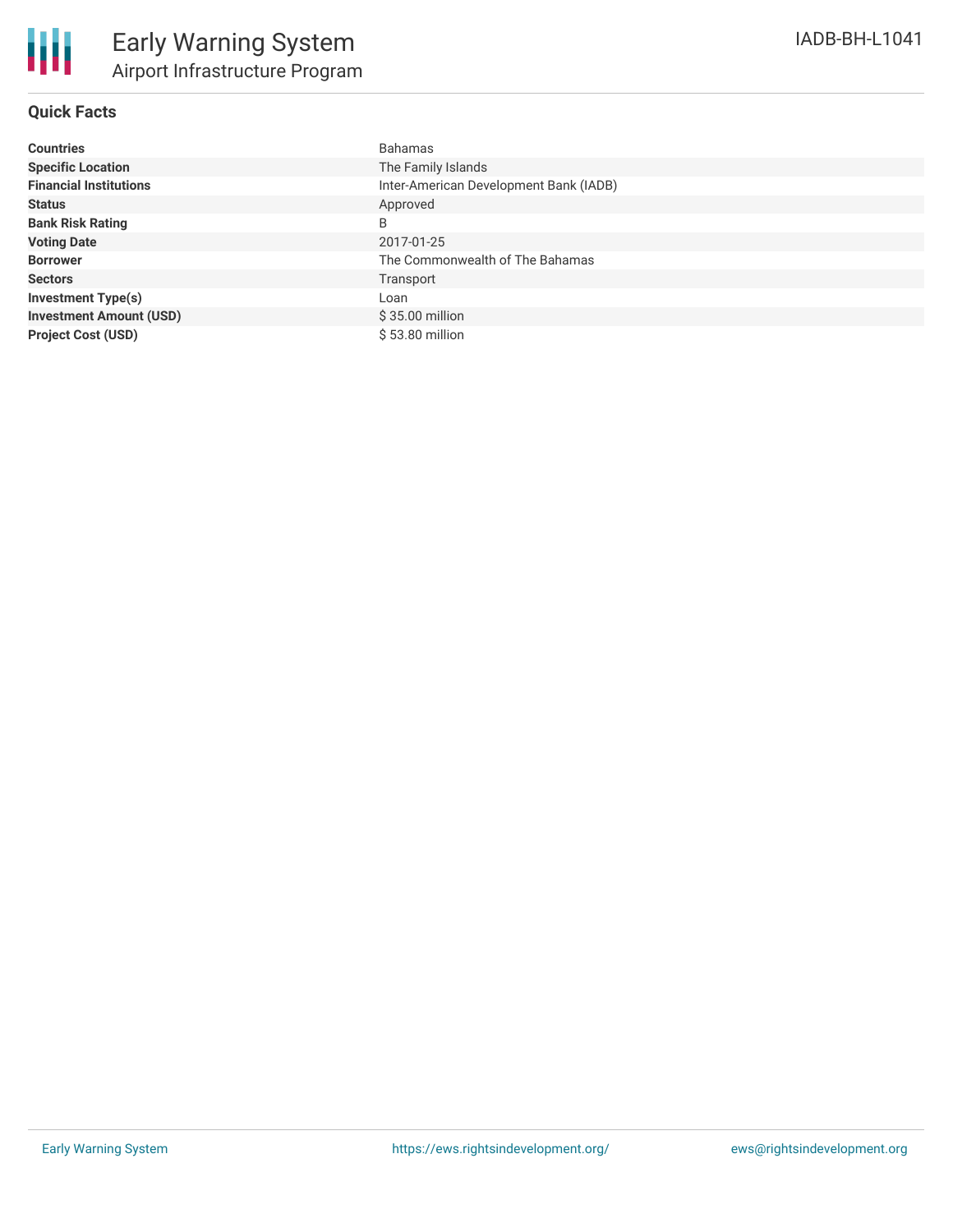

## **Project Description**

The main objective of the program is to contribute regionally and globally to the sustainable integration of The Bahamas through secure air transport infrastructure improvements in the Family Islands (FI) airports. Specifically, the program aims to improve air transport connectivity and flow of people to the FI. Such connectivity will be done through infrastructure improvements and climate change resilience by upgrading, rehabilitating and maintaining selected airports to comply with international aviation standards taking into account climate change considerations. The operation is expected to generate travel time savings.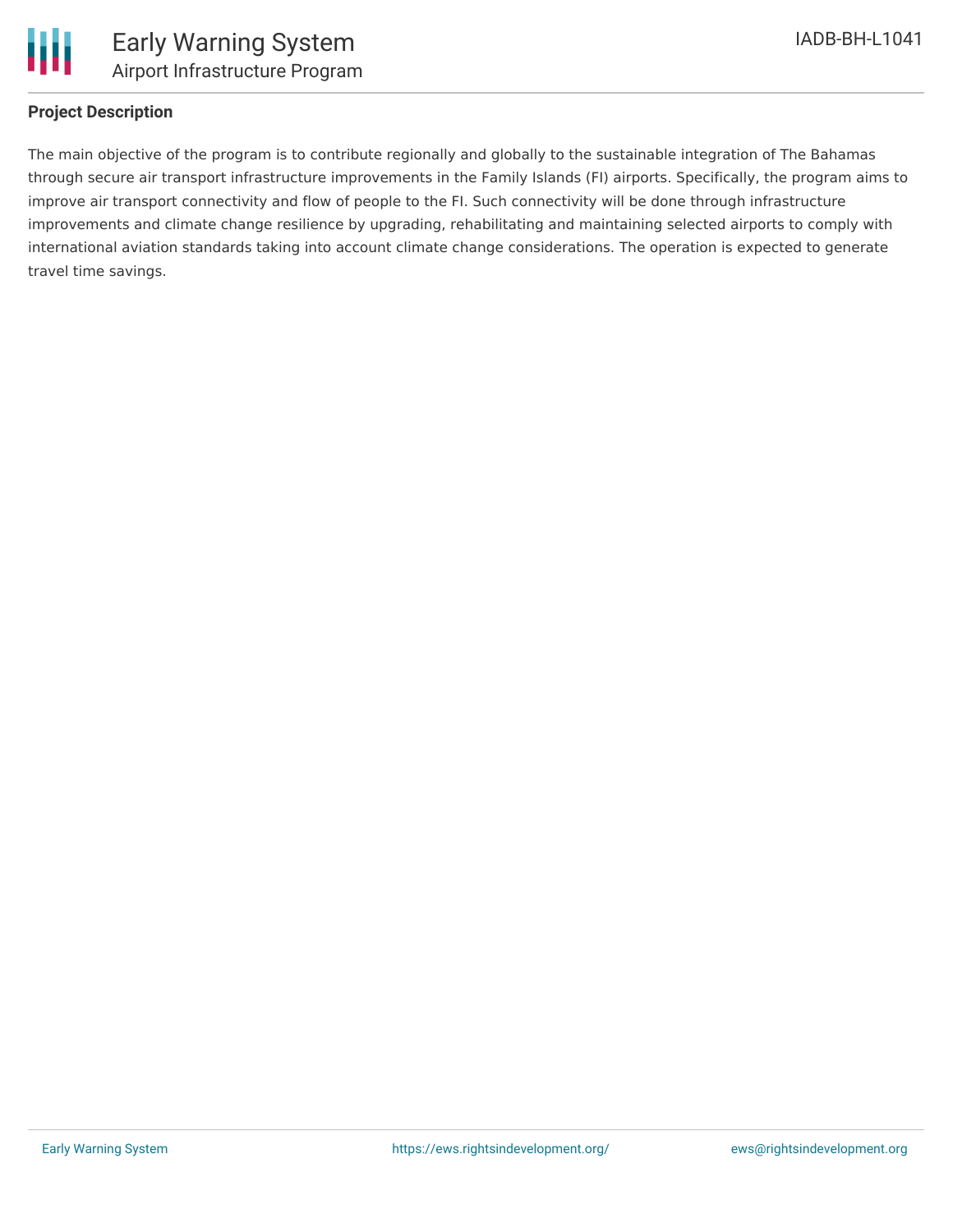

#### **Investment Description**

• Inter-American Development Bank (IADB)

The program's total cost is US\$53.80 million of which US\$35 million will be financed with resources from the IADB's Ordinary Capital and US\$18.80 million will be financed with resources from the Government of The Bahamas local counterpart.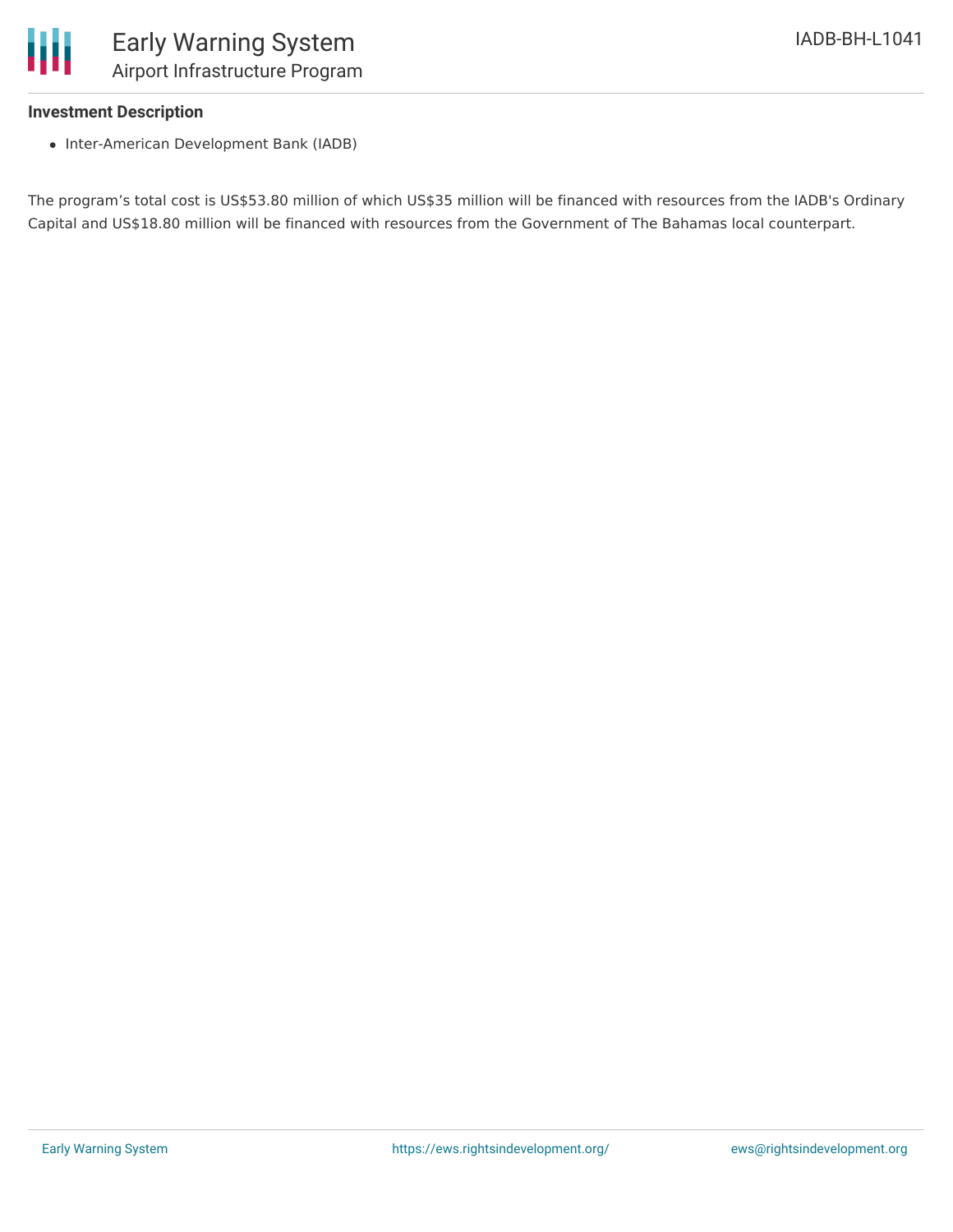

### **Contact Information**

ACCOUNTABILITY MECHANISM OF IADB

The Independent Consultation and Investigation Mechanism (MICI) is the independent complaint mechanism and fact-finding body for people who have been or are likely to be adversely affected by an Inter-American Development Bank (IDB) or Inter-American Investment Corporation (IIC)-funded project. If you submit a complaint to MICI, they may assist you in addressing the problems you raised through a dispute-resolution process with those implementing the project and/or through an investigation to assess whether the IDB or IIC is following its own policies for preventing or mitigating harm to people or the environment. You can submit a complaint by sending an email to MICI@iadb.org. You can learn more about the MICI and how to file a complaint at http://www.iadb.org/en/mici/mici,1752.html (in English) or http://www.iadb.org/es/mici/mici,1752.html (Spanish).